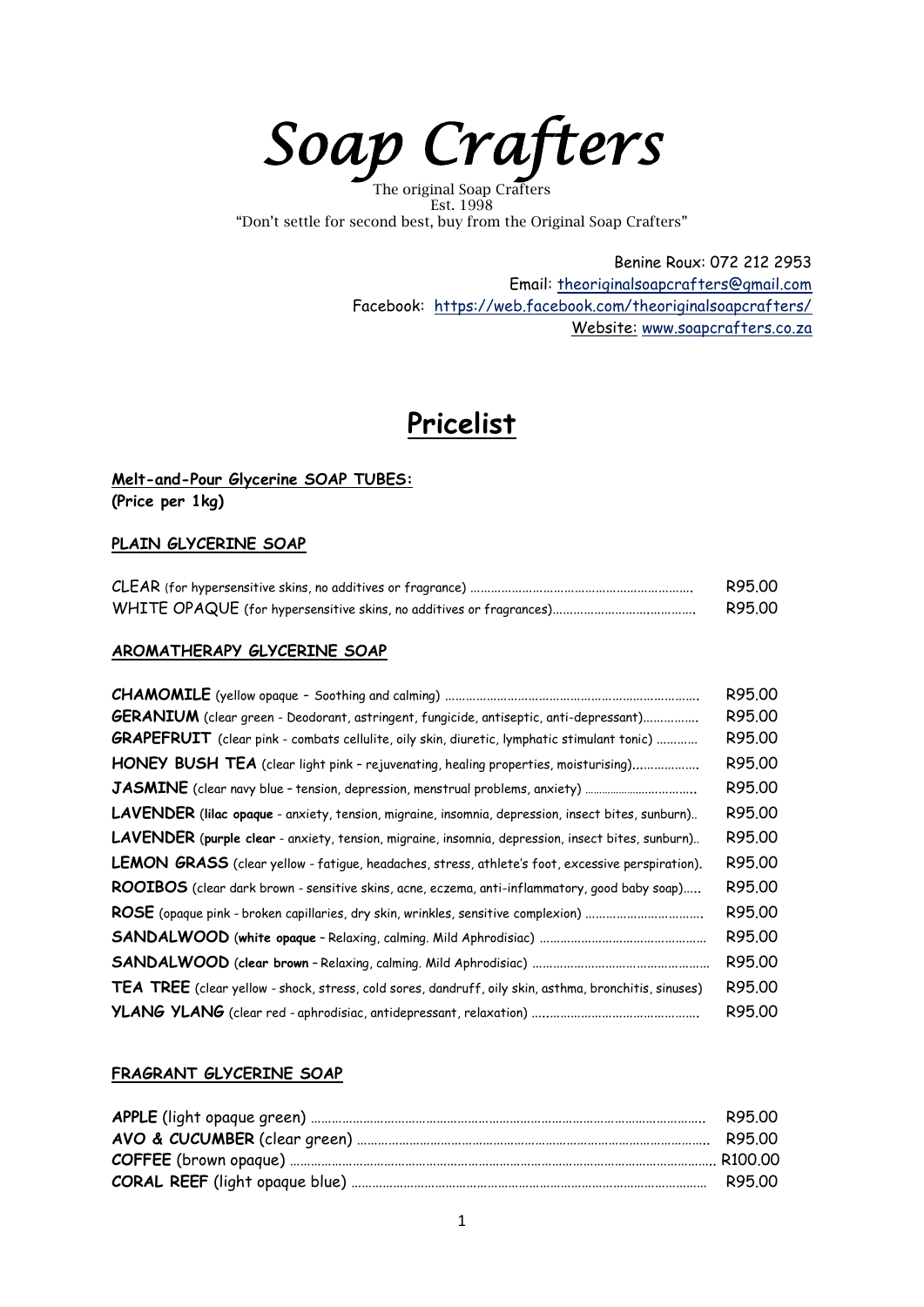| R95.00 |
|--------|
|        |
| R95 00 |
|        |
| R95.00 |
| R95.00 |

## **GLYCERINE SOAP SAMPLE PACKS (Pre-cut)**

| <u>1,2kg Pre-cut Samples</u>                                                                                              |         |
|---------------------------------------------------------------------------------------------------------------------------|---------|
|                                                                                                                           | R125.00 |
|                                                                                                                           | R25.00  |
| DYE (liquid):<br>(Water based cosmetic dye)10ml<br>For Soap, bath salts, cream + bubble bath - (yellow, green, blue, red) | R30.00  |
| (White, Brown, Red, Pink, Black, Blue each)                                                                               | R30.00  |
| Highlights detail on soap                                                                                                 | R30.00  |
| Glitter                                                                                                                   | R30.00  |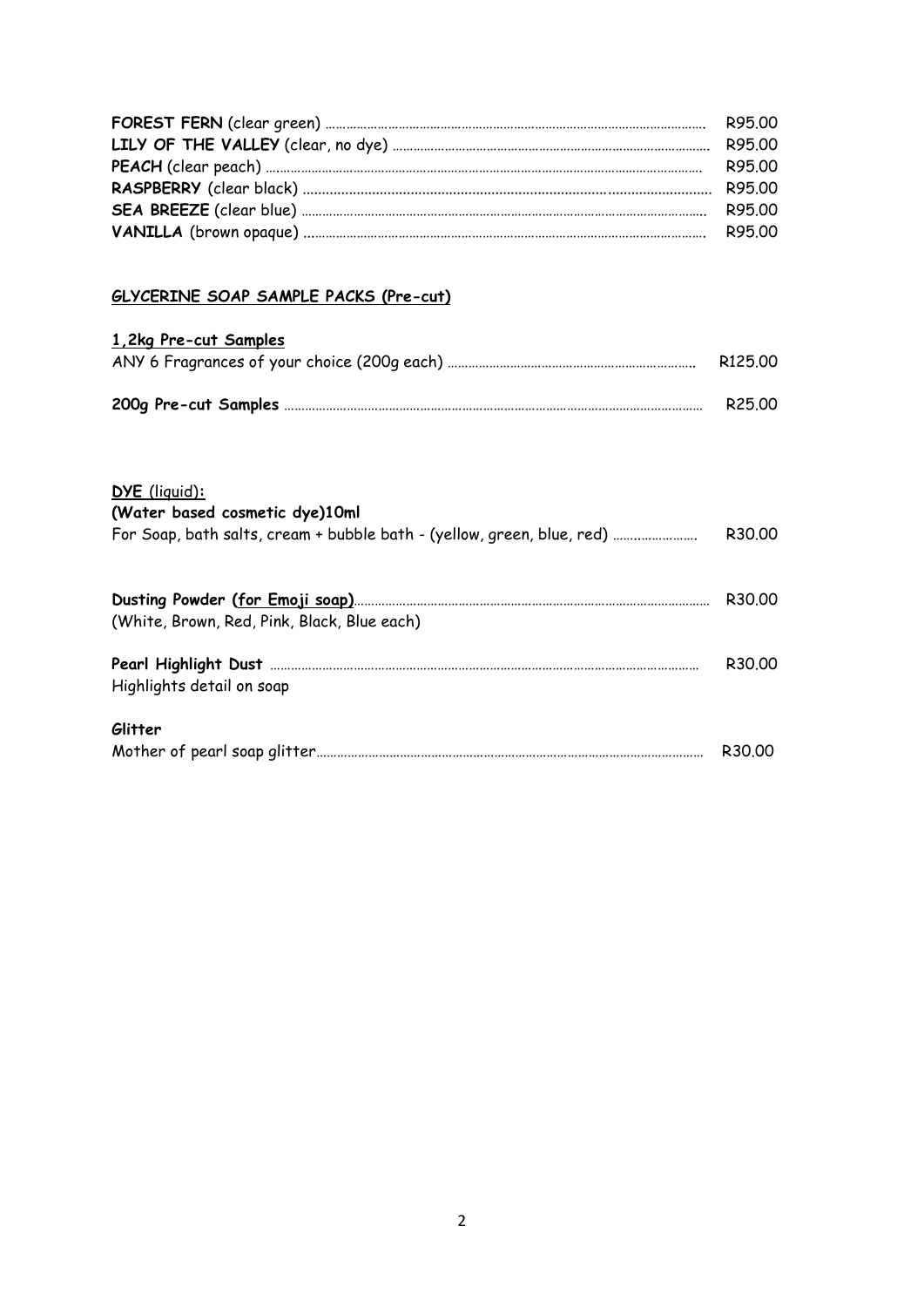# **Download our Standard Moulds catalog at [www.soapcrafters.co.za](http://www.soapcrafters.co.za/)**

# **ALL MOULDS ARE MADE ON ORDER ONLY, for this reason please order well in advance. Lead times dependant on order amounts and schedules.**

| STANDARD SILICONE MOULDS:                                                  | Approx weigh    | Price               |
|----------------------------------------------------------------------------|-----------------|---------------------|
| Africa Big                                                                 | <b>82g</b>      | R <sub>165.00</sub> |
| Africa Small                                                               | 35q             | R65.00              |
| Angel Cherub Small                                                         | 12q             | R65.00              |
| Angel Flute/Angel Guitar/Angel Harp/Angel Posing/Angel Violin (each)       | 55,66,72g       | R175.00             |
| <b>Baby Sleeping</b>                                                       | 30q             | R140.00             |
| <b>Baby Crawling</b>                                                       | 40q             | R165.00             |
| Baby on blanket                                                            | 40q             | R150.00             |
| Big 5 head on oval (elephant, rhino, buffalo, leopard, lion) (each)        | 65q             | R135.00             |
| Big 5 heads Insert Mould (5 in 1)                                          | 10g ea          | R165.00             |
| Big 5 head on oval Raised (elephant, rhino, buffalo, leopard, lion) (each) | <b>68q</b>      | R135.00             |
| Big Block (rectangle with word "SOAP" on top)                              | 174q            | R150.00             |
| <b>Beehive</b>                                                             | 100q            | R165.00             |
| Bunnies on small square                                                    | 40q             | R120.00             |
| <b>Bunny Big</b>                                                           | 30q             | R150.00             |
| Butterflies Small (double mould)                                           | 10q             | R105.00             |
| <b>Butterfly Large</b>                                                     | 98q             | R175.00             |
| Butterfly Framed on oval                                                   | 84 <sub>a</sub> | R140,00             |
| Cameo Flat                                                                 | 100q            | R145.00             |
| Cameo Lady                                                                 | 45g             | R105.00             |
| Cartoon Car Small                                                          | 20q             | R120.00             |
| Christmas Candles (on small oval)                                          | 36q             | R95.00              |
| Christmas Father (Large)                                                   | 84 <sub>q</sub> | R145.00             |
| Christmas Father (on small rectangle)                                      | 56 <sub>q</sub> | R90.00              |
| Christmas Tree (on small rectangle)                                        | 34q             | R90.00              |
| Christmas Bells (on small rectangle)                                       | 28q             | R110.00             |
| Crocodile Small                                                            | 35q             | R140.00             |
| Crocodile Big                                                              | <b>96g</b>      | R165.00             |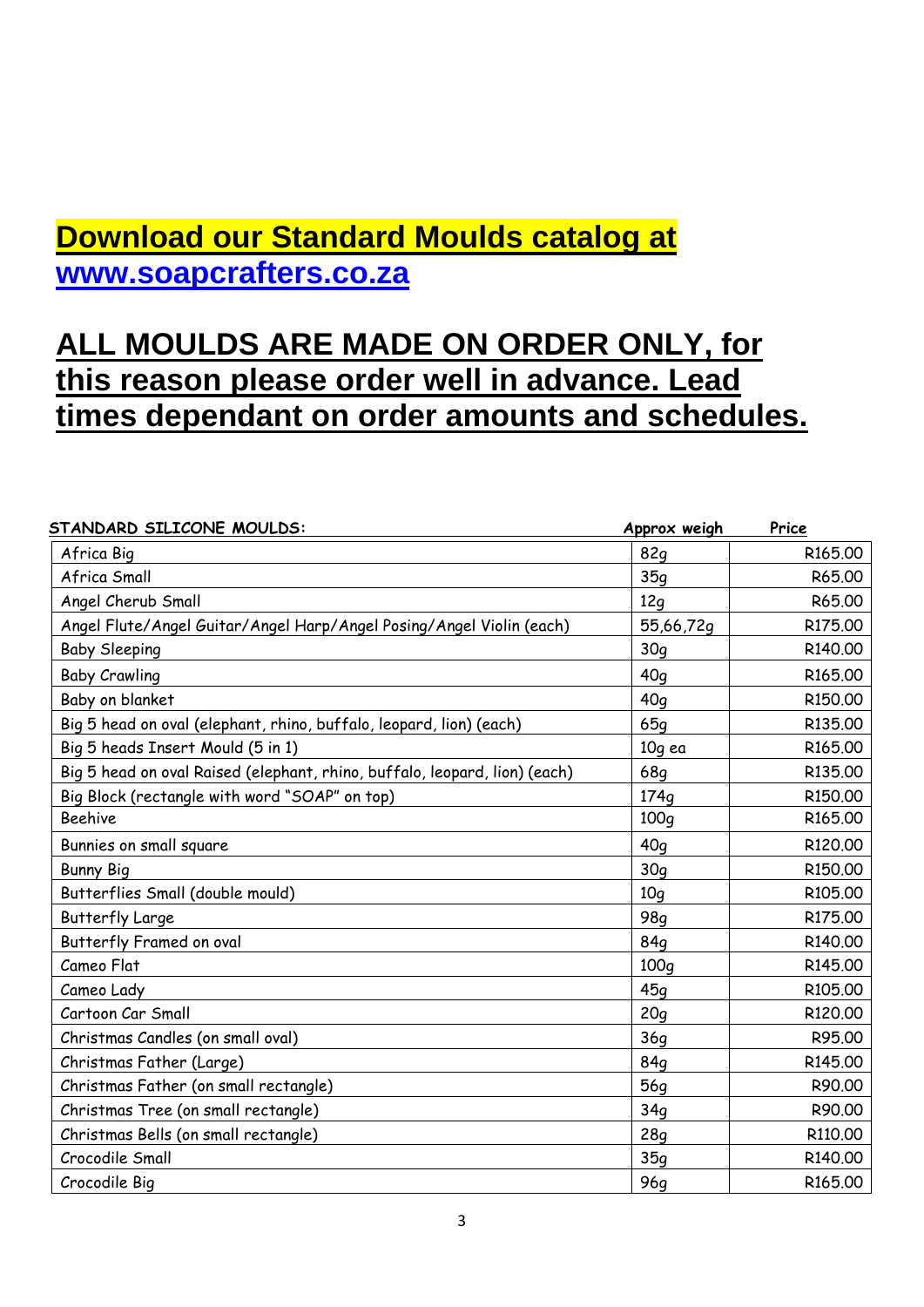| Cross on Oval (Raised)                              | 64q              | R145.00 |
|-----------------------------------------------------|------------------|---------|
| Daisy Small                                         | 52q              | R120.00 |
| Defined Rectangle                                   | 100q             | R150.00 |
| Diamond Big                                         | 122q             | R170.00 |
| Dolphin (medium curved shape)                       | 20q              | R95.00  |
| Dolphin (small curved shape)                        | 16q              | R80.00  |
| Dome/Clam Shell                                     | 82g              | R95.00  |
| Dragon on rectangle                                 | 122q             | R175.00 |
| Eagle on oval                                       | <b>86g</b>       | R170.00 |
| Egg mould                                           | 60q              | R140.00 |
| Emoji mould (various) each                          | 30q              | R65.00  |
| Energy or Love Chinese sign on rectangle (each)     | 126g             | R175.00 |
| Fairy (crossed legs - facing forward)               | 40q              | R165.00 |
| Fairy (kneeling - facing left)                      | 48q              | R165.00 |
| Fairy (kneeling - facing right)                     | 46q              | R165.00 |
| Fairy (kneeling on one kneeling - facing left)      | 44q              | R165.00 |
| Fish (medium)                                       | 52q              | R145.00 |
| Fish (small)                                        | 24q              | R95.00  |
| Fish indented rectangle                             | 116 <sub>g</sub> | R140.00 |
| Fleur de lis                                        | 50q              | R140.00 |
| <b>Flower Basket</b>                                | 98 <sub>q</sub>  | R110.00 |
| Flower design on Rectangle Large                    | 146 <sub>g</sub> | R140.00 |
| Frog                                                | 24q              | R105.00 |
| Frog on Back                                        | 24q              | R90.00  |
| Giraffe mom and baby (double mould)                 | <b>66q</b>       | R160.00 |
| Golf Ball                                           | 36q              | R105.00 |
| Guest Soap (small square with flower design on top) | 28q              | R70.00  |
| "Hand crafted especially for you" small rectangle   | 55 <sub>g</sub>  | R100.00 |
| "Hand crafted glycerine soap" small rectangle       | 55q              | R100.00 |
| "Handmade Soap" Oval                                | 116 <sub>g</sub> | R130.00 |
| "Handmade Soap" Rectangle                           | 110 <sub>a</sub> | R150.00 |
| Heart Big                                           | 135q             | R170.00 |
| Heart Flower design                                 | <b>68g</b>       | R110.00 |
| <b>Heart Framed</b>                                 | 58q              | R110.00 |
| <b>Heart Medium</b>                                 | 46q              | R90.00  |
| Hearts (Double mould) Small                         | 20q              | R145.00 |
| Hearts Mini 9in1 Mould                              | 5g ea            | R70.00  |
| Hedgehog Sitting/Sleeping/Standing(each)            | 72,68g           | R130.00 |
| Hippo                                               | 116 <sub>q</sub> | R175.00 |
| HIS + HERS Feet (double mould)                      | 35g ea           | R165.00 |
| Indian Head on oval                                 | <b>96g</b>       | R155.00 |
| Jelly round                                         | 76g              | R135.00 |
| Jelly flat                                          | 72q              | R165.00 |
| Knob                                                | 114q             | R160.00 |
| Lady in Bath                                        | 94g              | R170.00 |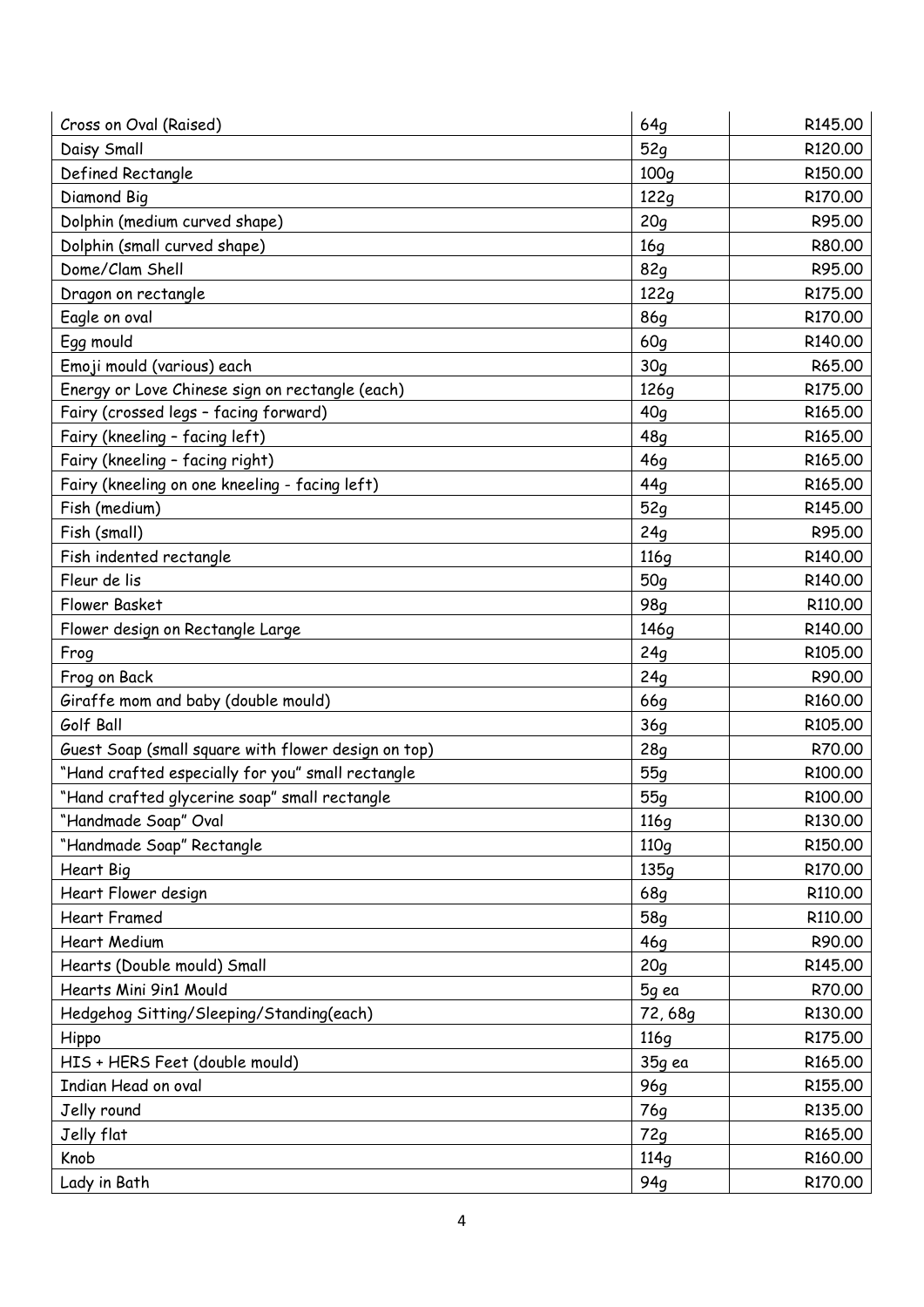| <b>Lavender Flowers</b>                                  | 112q             | R <sub>150.00</sub> |
|----------------------------------------------------------|------------------|---------------------|
| Lego figure Large                                        | 60q              | R160.00             |
| Lego figure Small double mould                           | 10g ea           | R135.00             |
| Macaron $\frac{1}{2}$                                    | 20q              | R65.00              |
| Mermaid                                                  | 144q             | R180.00             |
| Mermaid Tail                                             | 25q              | R125.00             |
| Moustache Double mould                                   | 35g each         | R155.00             |
| Moon face side                                           | 54q              | R120,00             |
| Old Vintage Car                                          | 48q              | R105.00             |
| Oval (plain) Large                                       | 120q             | R135.00             |
| <b>Oval Small Plain</b>                                  | <b>56g</b>       | R95.00              |
| Owl Mould                                                | 60q              | R165.00             |
| Paw Print (large)                                        | 54q              | R130.00             |
| Paw Print (small)                                        | 34q              | R90.00              |
| Palm Tree on Oval (Raised)                               | 62q              | R135.00             |
| Pebble big                                               | 108q             | R170.00             |
| Petunia                                                  | 70g              | R115.00             |
| Piggy Sitting                                            | 58 <sub>g</sub>  | R140.00             |
| Plane                                                    | 42q              | R140.00             |
| Praying Cherub Small                                     | 20q              | R95.00              |
| Praying Hands on oval                                    | 38q              | R95.00              |
| Rectangle rounded corners (plain) Large                  | 110q             | R140.00             |
| Rectangle Bar Plain (NEW)                                | 220q             | R160.00             |
| Riffled shape                                            | 108q             | R150.00             |
| Rose Small                                               | 48q              | R120.00             |
| Rose Large                                               | 98g              | R160.00             |
| Rose (NEW)                                               | 40q              | R135.00             |
| Rose Pillar Small                                        | 60q              | R125.00             |
| Rose Pillar Medium                                       | 95q              | R175.00             |
| Round Indented small                                     | 70q              | R105.00             |
| Round Indented large                                     | 134              | R160.00             |
| Round Plain (Bev's Round)                                | 76g              | R135.00             |
| Round Rope                                               | 108q             | R170.00             |
| Round with stripe design (good for soap on a rope) Large | 158 <sub>g</sub> | R165.00             |
| Rounded Oval small                                       | 54q              | R120.00             |
| Rounded Oval large                                       | 162g             | R175.00             |
| Sea Pumpkin Oval                                         | 78q              | R130.00             |
| Sea Horse small                                          | 10q              | R70.00              |
| Sea Horse (large)                                        | 22g              | R135.00             |
| Sea Spiral Shell                                         | 30q              | R90.00              |
| Sheep Mould                                              | 250q             | R180.00             |
| Shell mould (3 in 1)                                     | 14g ea           | R140.00<br>R130.00  |
| Shells (double mould)<br>Snowflake 3in1                  | 10g 16g<br>5g ea | R55.00              |
|                                                          |                  |                     |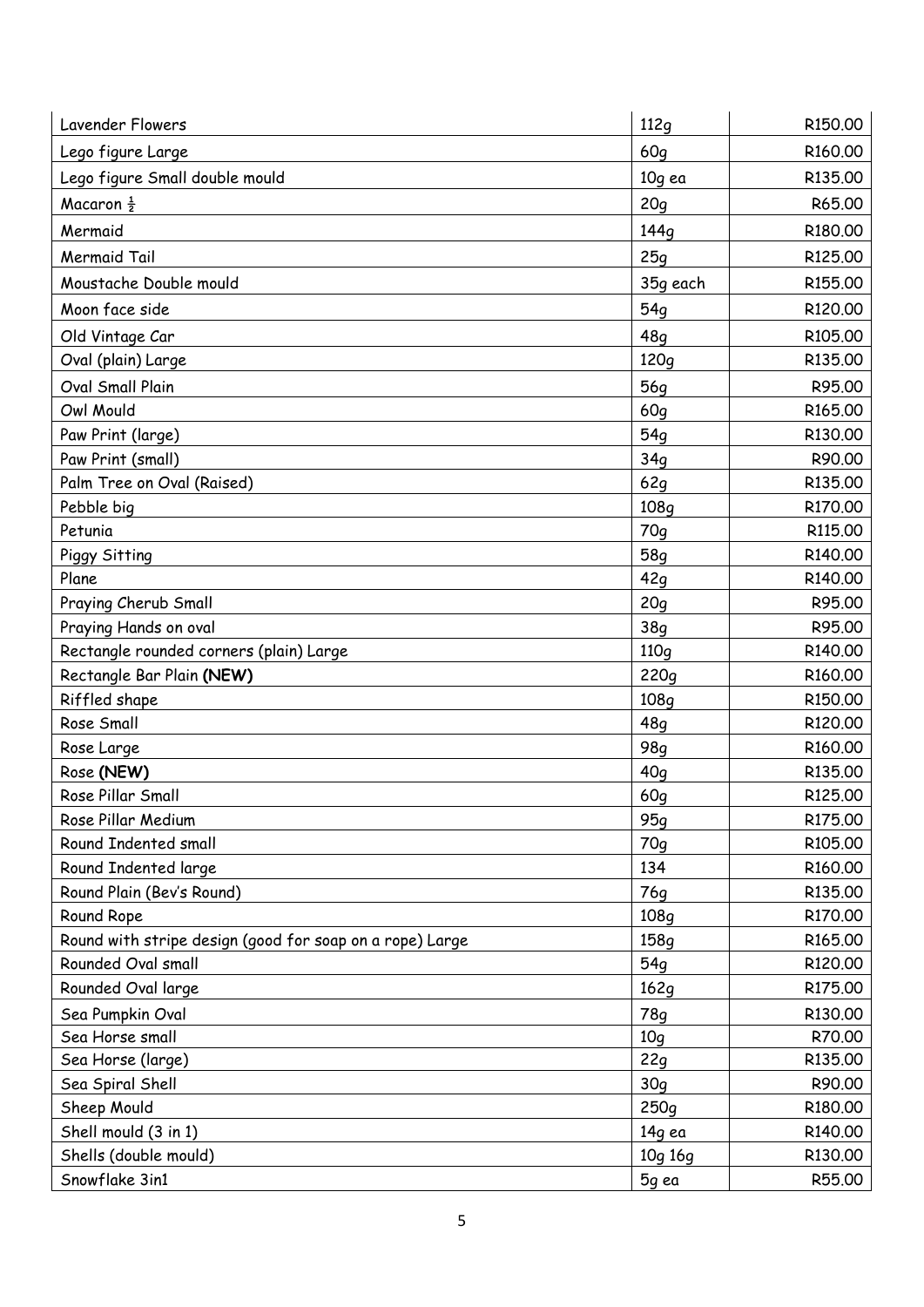| Square small with Anchor                         | 38q             | R95.00              |
|--------------------------------------------------|-----------------|---------------------|
| Square small with Ship's Wheel                   | 38q             | R95.00              |
| Star double mould                                | 10g ea          | R90.00              |
| Starfish (small)                                 | 14q             | R110.00             |
| Starfish/Fish/Turtle (3 in 1)                    | 12g ea          | R175.00             |
| Sun Face                                         | 45q             | R135.00             |
| Sunflower                                        | 90q             | R145.00             |
| Teddy (Sitting)                                  | 44q             | R160.00             |
| Turtle                                           | 98 <sub>q</sub> | R175.00             |
| Vriende                                          | 62g             | R115,00             |
| "Wishing you Merry Christmas" on small rectangle | 46q             | R80.00              |
| Wedding bells on small rectangle                 | 28q             | R <sub>105.00</sub> |

**Prices subject to change without prior notice. Please confirm price when ordering.**

# **Photos of the moulds are available here:** [www.soapcrafters.co.za](http://www.soapcrafters.co.za/) - Download our catalog

# **COMBO DEALS**

# **Please see lists of Small, Medium and Large moulds on pages 8-10**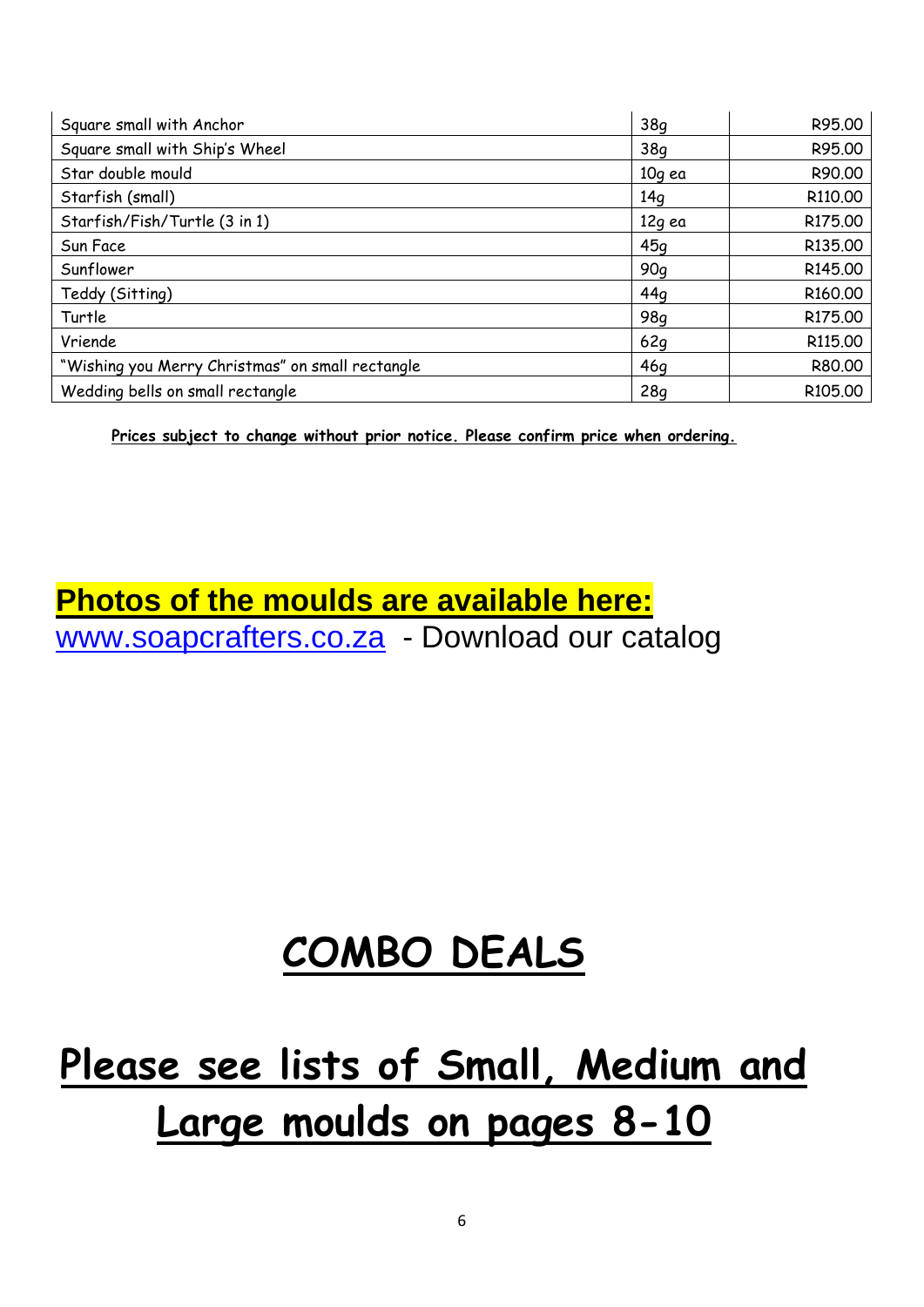# **Combo 1 – R290:**

2kg Glycerine Soap (any 2 fragrances of your choice) 2x Small Silicone Moulds **OR** 1x Medium Silicone Mould excluding delivery

# **Combo 2 – R570:**

5kg Glycerine Soap (any 5 fragrances of your choice) 1x Small Silicone Mould 1x Medium Silicone Mould **OR** 1x Large Silicone Mould**\*** excluding delivery

# **Combo 3 – R1249:**

10kg Glycerine Soap (any 10 fragrances of your choice) 2x Small Silicone Moulds 1x Medium Silicone Mould 1x Large Silicone Mould**\*** delivery included**\*\***

**\* The "Sheep" and "Mermaid" moulds are excluded from this combo. R50 extra per mould if you wish to include them in the combo.**

**\*\* Courier included only to main areas – please make sure your area is covered**

### **Small Silicone Moulds include:**

Africa Small Angel Cherub Small Christmas Candles (on small oval) Christmas Father (on small rectangle) Christmas Tree (on small rectangle) Dolphin (medium curved shape) Dolphin (small curved shape) Dome Shell Emoji mould (various) each Fish (small) Frog on Back Guest Soap (small square with flower design on top)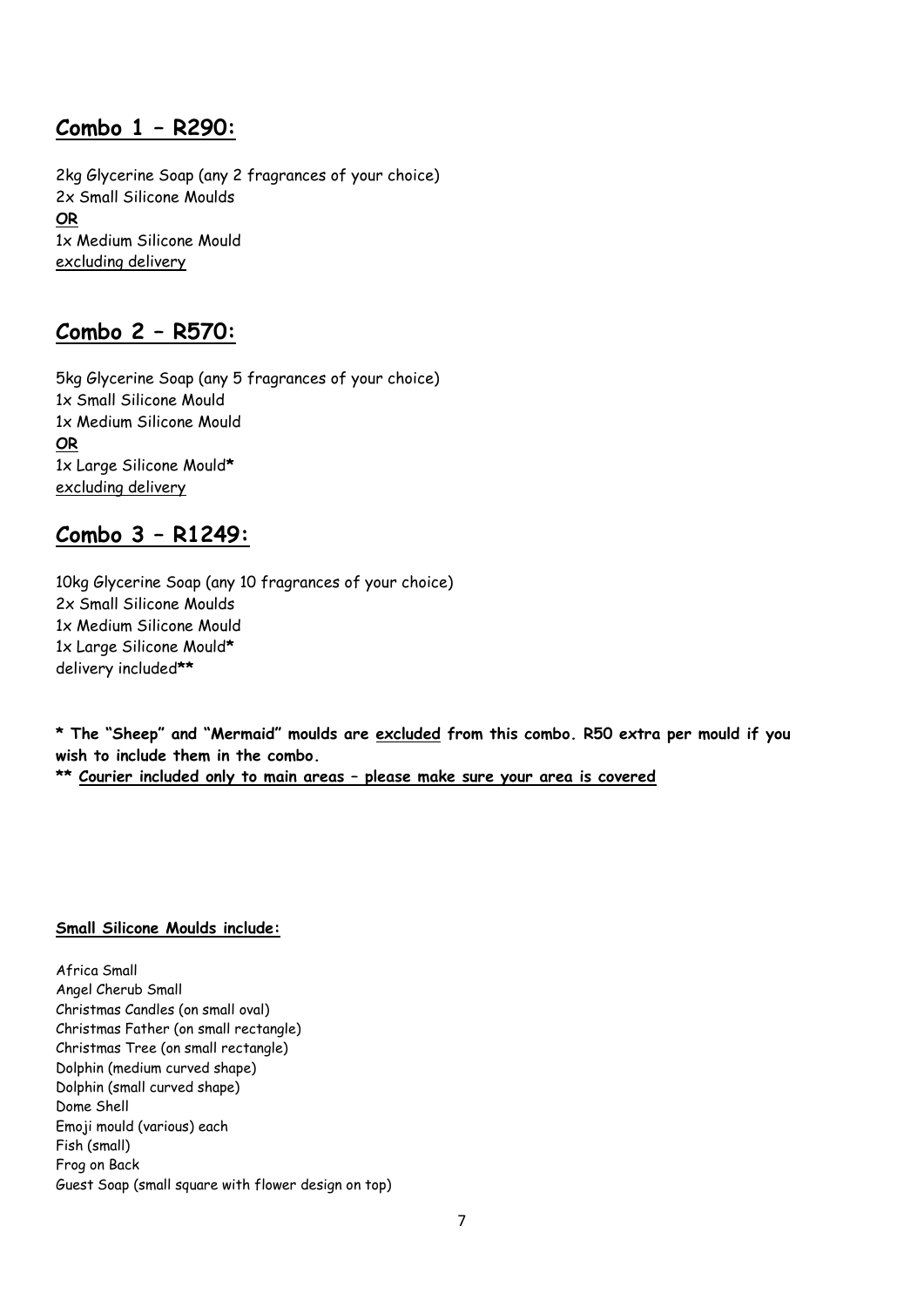"Hand crafted especially for you" small rectangle "Hand crafted glycerine soap" small rectangle Heart Medium Hearts Mini 9in1 Mould Macaron  $\frac{1}{2}$ Oval Small Plain Paw Print (small) Praying Cherub Small Praying Hands on oval Sea Horse small Sea Spiral Shell Snowflake 3in1 Square small with Anchor Square small with Ship's Wheel Star double mould "Wishing you Merry Christmas" on small rectangle

#### **Medium Silicone Moulds Include:**

Big 5 head on oval (elephant, rhino, buffalo, leopard, lion) (each) Big 5 head on oval Raised (elephant, rhino, buffalo, leopard, lion) (each) Bunnies on small square Butterflies Small (double mould) Cameo Lady Cartoon Car Small Christmas Bells (on small rectangle) Crocodile Small Daisy Small Flower Basket Frog Golf Ball "Handmade Soap" Oval Heart Flower design Heart Framed Hedgehog Sitting/Sleeping/Standing(each) Jelly round Large Oval Framed Butterfly Lego figure Small double mould Mermaid Tail Moon face side Old Vintage Car Oval (plain) Large Palm Tree on Oval (Raised) Paw Print (large) Petunia Rose **(NEW)** Rose Small Rose Pillar Small Round Indented small Round Plain (Bev's Round) Rounded Oval small Sea Pumpkin Oval Sea Horse (large) Shells (double mould)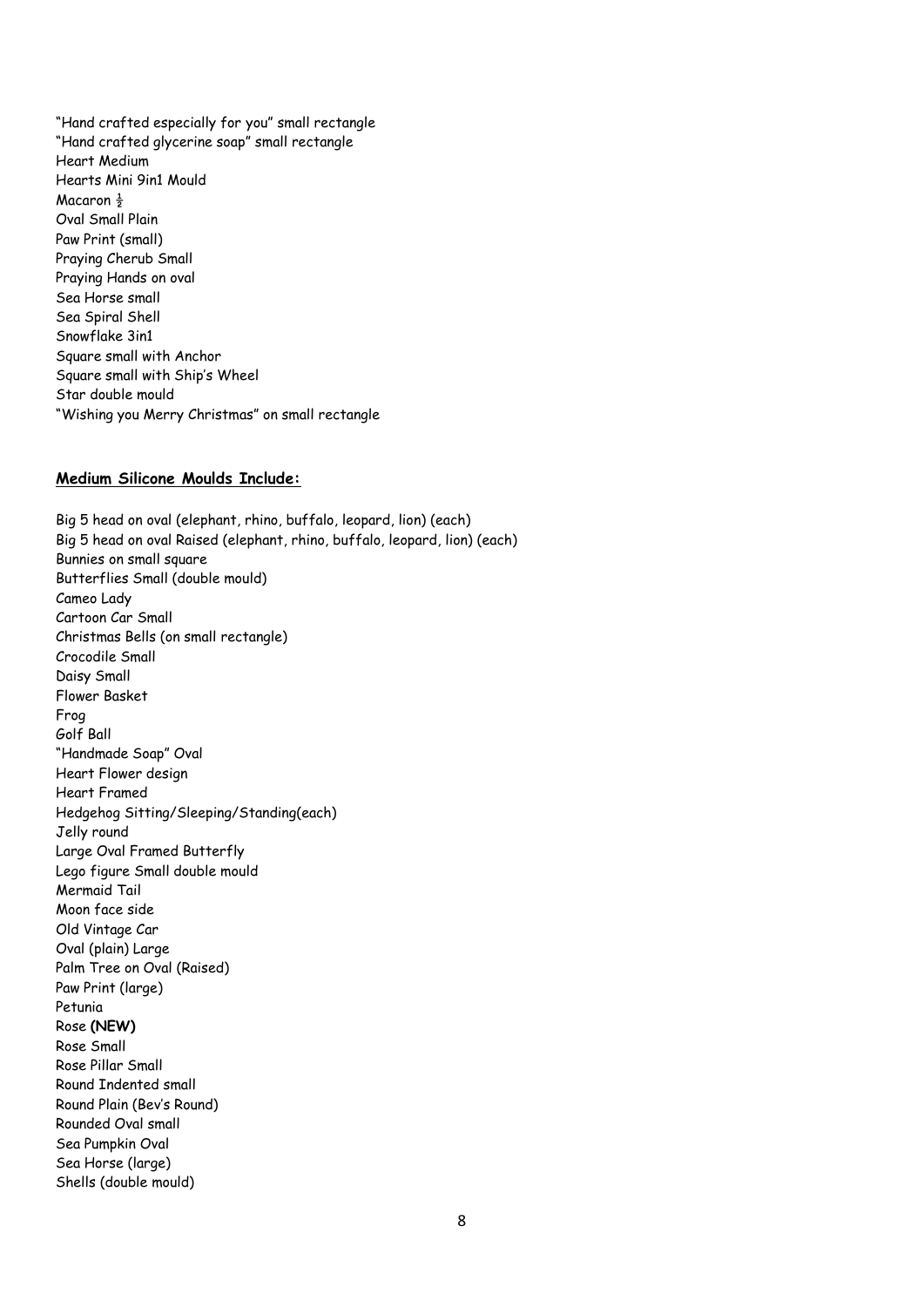Starfish (small) Sun Face "Vriende" Wedding bells on small rectangle

#### **Large Silicone Moulds Include:**

Africa Big Angel Flute/Angel Guitar/Angel Harp/Angel Posing/Angel Violin (each) Baby Crawling Baby Sleeping Baby on blanket Big 5 heads Insert Mould (5 in 1) Big Block (rectangle with word "SOAP" on top) Beehive Bunny Big Butterfly Framed on oval Butterfly Large Cameo Flat Christmas Father (Large) Crocodile Big Cross on Oval (Raised) Defined Rectangle Diamond Big Dragon on rectangle Eagle on oval Egg mould Energy or Love Chinese sign on rectangle (each) Fairy (crossed legs – facing forward) Fairy (kneeling – facing left) Fairy (kneeling – facing right) Fairy (kneeling on one kneeling - facing left) Fish (medium) Fish indented rectangle Fleur de lis Flower design on Rectangle Large Giraffe mom and baby (double mould) "Handmade Soap" Rectangle Heart Big Hearts (Double mould) Small Hippo HIS + HERS Feet (double mould) Indian Head on oval Jelly flat Knob Lady in Bath Lavender Flowers Lego figure Large **Mermaid – R50 extra** Moustache Double mould Owl Mould Pebble big Piggy Sitting Plane